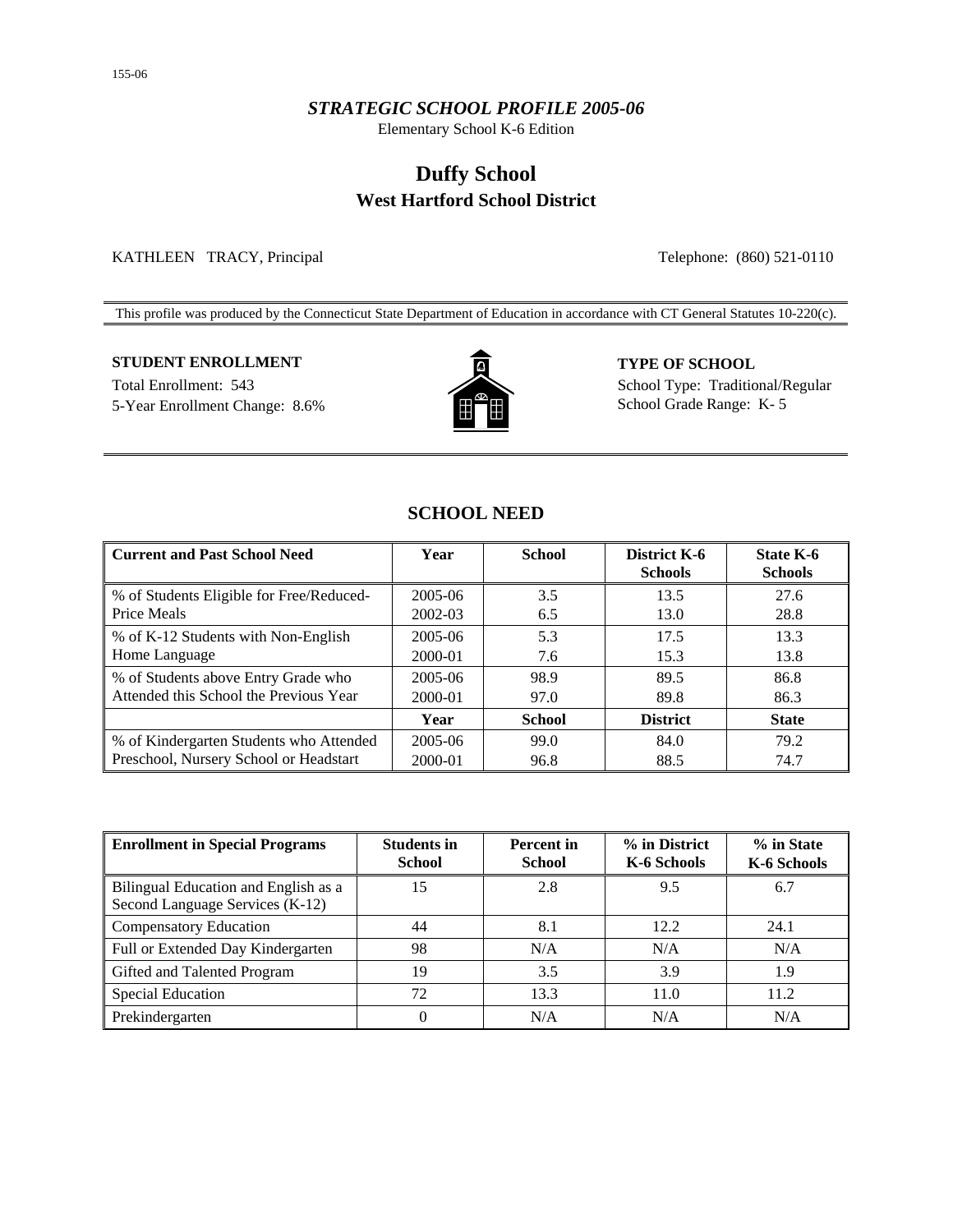| <b>Race/Ethnicity</b> | <b>Number</b> | <b>Percent</b> | 11.0%<br><b>Total Minority 2005-06</b> |
|-----------------------|---------------|----------------|----------------------------------------|
| American Indian       |               | 0.2            | 15.8%<br><b>Total Minority 2000-01</b> |
| Asian American        | 18            | 3.3            |                                        |
| <b>Black</b>          | 20            | 3.7            |                                        |
| Hispanic              | 21            | 3.9            | とや                                     |
| White                 | 483           | 89.0           |                                        |

| <b>Total Minority 2005-06</b> | 11.0% |
|-------------------------------|-------|
| <b>Total Minority 2000-01</b> | 15.8% |



### **EFFORTS TO REDUCE RACIAL, ETHNIC, AND ECONOMIC ISOLATION**

Connecticut law requires that school districts provide educational opportunities for their students to interact with students and teachers from diverse racial, ethnic, and economic backgrounds. This may occur through programs with other schools, distance learning, or other experiences. Below is the description submitted by this school of how it provides such experiences.

In an effort to unify the diverse areas of our school population, Duffy School created an exciting and collaborative program for a segment of our community that is located in an ethnically diverse, primarily low-income area which borders the city of Hartford. HANOC (Hillcrest Area Neighborhood Outreach Center) is a grassroots, collaborative effort that has become a cooperative venture with the West Hartford School District, Duffy teachers and parents, Sedgwick Middle School and Wolcott Elementary School, the Bridge Family Center, the West Hartford Housing Authority, the West Hartford Neighborhood Services, the Brookstone Court Property Management and the West Hartford Police Department.

A Homework Center Program is provided on Monday, Tuesday, Wednesday and Thursday afternoons from 4:00- 5:30 p.m. Personnel from the school district as well as volunteers staff the program. The purpose of the Homework Center is to improve student study habits, to provide assistance with homework, to make tutoring available, and to provide computers with printers as needed for completing homework assignments. At times, children also have the opportunity to work on arts and crafts projects. Additionally, the Bridge and Hope Works come in to provide programs for social emotional development. As a result of the Homework Center Program, student attendance has significantly improved and their social and academic areas have improved as well.

Another use of HANOC is our summer program. Staff members along with volunteers operate a three-week, two and a half hour day experience. The objective of this summer session is to support our students throughout the summer so that upon their return to school, academic regression is diminished. Students who attended HANOC for our summer pre-kindergarten program have demonstrated great success as they transition into our full-day kindergarten. Breakfast and snacks are provided to support better nutrition for the children.

Each year in the fall, parents are given an opportunity to attend seven sessions of parenting classes where childcare is provided. In addition to classes provided at school, efforts are made to provide parenting support at HANOC so transportation is not a problem.

Besides using HANOC to prepare racially and economically isolated youth for a successful school experience, Duffy provides a social studies curriculum that prepares all students to understand and appreciate different cultures including Mexico, Africa, Japan and the West Indies. The Spanish language program for intermediate students (grades 4-5) also educates students about the cultures of Spanish-speaking nations.

One of the goals of Duffy School is to develop the character of all students. Through our character education program, students learn the value of diversity and respect for others. Our support staff uses Circles of Respect at all grade levels to assist with this goal. Duffy students have a sense of belonging that is a key to integrating and including all students and helping them to be successful at school and beyond. Our PTO supports this goal by hosting a Welcome Back Dinner for all parents new to the school, helping parents and students to establish connections and friendships in the school. A family atmosphere prevails.

155-06 Page 2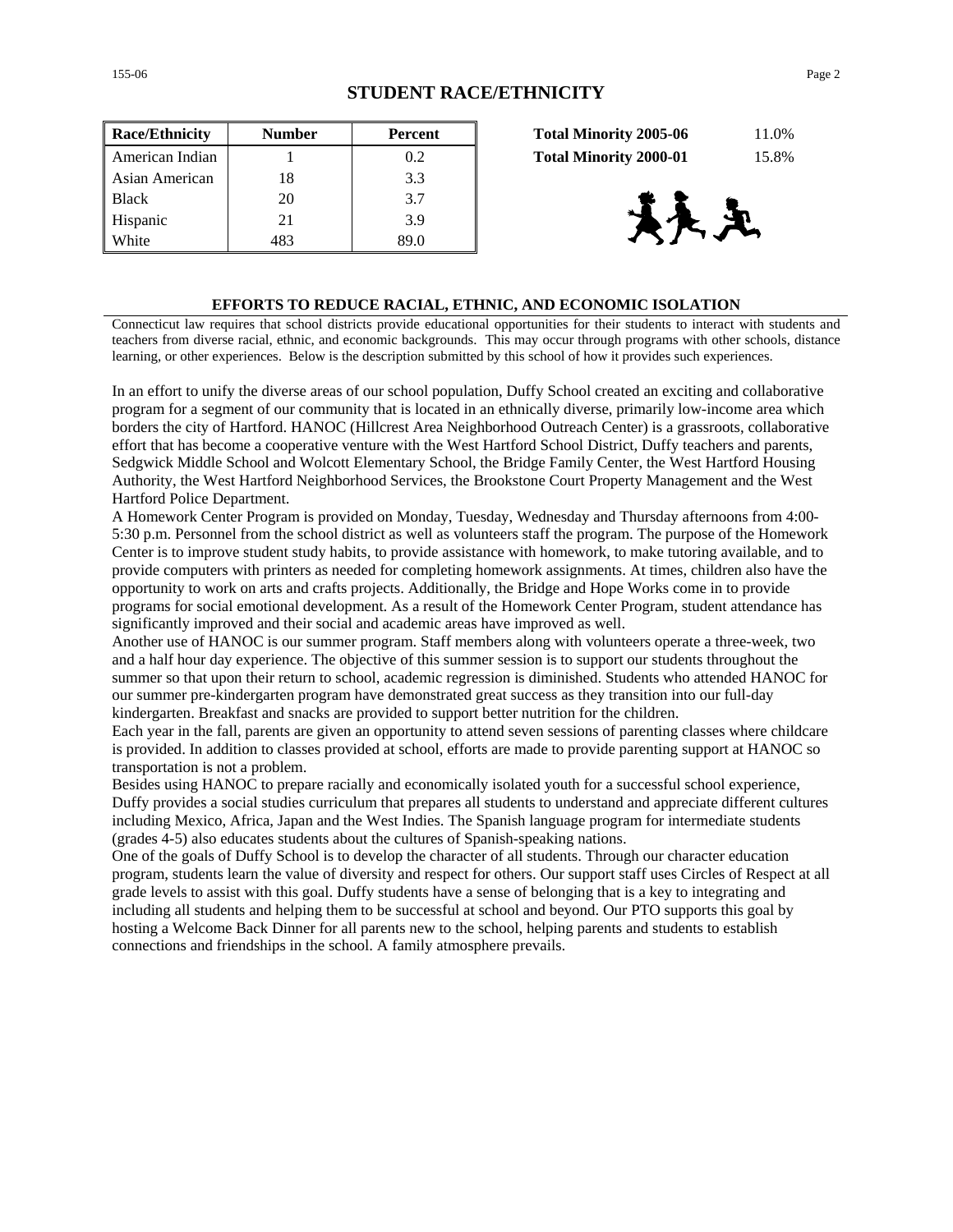## **SCHOOL RESOURCES**

| Time*                               | `chool | District | $-$              |
|-------------------------------------|--------|----------|------------------|
| <b>Instructional</b>                |        | K-0      | <b>State K-6</b> |
| Total Hours of Instruction Per Year | 991    | QQ.      | 988              |

\*State law requires at least 900 hours for grades 1 through 12 and full-day kindergarten, and 450 hours for half-day kindergarten.

| <b>TECHNOLOGY</b> | % of Classrooms, Libraries,<br>and Laboratories Wired for: | <b>School</b> | District K-6 | State K-6 |
|-------------------|------------------------------------------------------------|---------------|--------------|-----------|
|                   | Video                                                      | 100.0         | 100.0        | 63.0      |
|                   | Voice                                                      | 100.0         | 100.0        | 72.3      |
|                   | Internet Access                                            | 100.0         | 100.0        | 96.5      |
|                   | Multi-Room Network (LAN)                                   | 100.0         | 100.0        | 77.3      |

| <b>Computers</b>                                | <b>School</b> | Dist $K-6$ | <b>State K-6</b> | This school                   |
|-------------------------------------------------|---------------|------------|------------------|-------------------------------|
| # of Students Per Academic Computer             | 3.7           | 4.1        | 3.9              | does not have a               |
| % of Computers that are High or Moderate Power  | 93.2          | 95.0       | 80.8             | functional<br>satellite link. |
| % of Computers with Internet Access, All Speeds | 100.0         | 100.0      | 96.5             |                               |
| % of Computers with High Speed Internet Access  | 100.0         | 100.0      | 95.4             |                               |
| % of Internet Computers with Filtering Software | 100.0         | 100.0      | 97.6             |                               |

### **LIBRARY MATERIALS**

Free on-line access to periodicals, newspapers, and other resources is available to all Connecticut schools through the Connecticut Digital Library.

| <b>Print and Non-Print Materials</b>                    | <b>School</b> | Dist K-6 | State K-6 |
|---------------------------------------------------------|---------------|----------|-----------|
| # of Print Volumes Per Student*                         | 24.6          | 32.4     | 27.2      |
| % of Print Volumes Purchased in<br>the Last Three Years | 13.3          | 11.5     | 13.6      |
| # of Print Periodical Subscriptions                     | 27            | 21.5     | 15.1      |
| # of Non-Print Materials                                | 188           | 247.7    | 408.8     |

\*Because a certain number of volumes are needed for a library of adequate breadth and depth, a small school may need a higher number of volumes per student.

## **STAFFING RESOURCES**



|       | <b>Average Class Size</b> | <b>School</b> | <b>District</b> | <b>State</b> | Administrators                   | 1.2 | 1.0           |
|-------|---------------------------|---------------|-----------------|--------------|----------------------------------|-----|---------------|
| Gr. K | $2005 - 06$               | 19.8          | 20.2            | 18.3         | Department Chairs                | 0.0 | 0.0           |
|       | 2000-01                   | 18.4          | 19.3            | 18.1         | Library/Media Staff              | 1.0 | 1.0           |
| Gr. 2 | 2005-06                   | 21.4          | 19.5            | 19.7         | Counselors, Social Workers,      | 2.2 | 2.2           |
|       | 2000-01                   | 23.0          | 19.7            | 19.5         | and School Psychologists         |     |               |
| Gr. 5 | 2005-06                   | 24.8          | 22.4            | 21.2         | <b>Other Professionals</b>       | 2.5 | 2.5           |
|       | 2000-01                   | 24.7          | 20.8            | 21.7         | # of Non-Certified Instructional | 6.5 | $3.5^{\circ}$ |

| <b>G RESOURCES</b> |               |                      |              |  | <b>School Staff Count</b><br><b>Full-Time Equivalent</b> | 2005-06 | 2004-05 |
|--------------------|---------------|----------------------|--------------|--|----------------------------------------------------------|---------|---------|
|                    |               | # of Certified Staff |              |  |                                                          |         |         |
|                    |               |                      |              |  | <b>Teachers</b>                                          | 41.0    | 39.8    |
| 'lass Size         | <b>School</b> | <b>District</b>      | <b>State</b> |  | Administrators                                           | 1.2     | 1.0     |
| 2005-06            | 19.8          | 20.2                 | 18.3         |  | Department Chairs                                        | 0.0     | 0.0     |
| 2000-01            | 18.4          | 19.3                 | 18.1         |  | Library/Media Staff                                      | 1.0     | 1.0     |
| 2005-06            | 21.4          | 19.5                 | 19.7         |  | Counselors, Social Workers,                              | 2.2     | 2.2     |
| 2000-01            | 23.0          | 19.7                 | 19.5         |  | and School Psychologists                                 |         |         |
| 2005-06            | 24.8          | 22.4                 | 21.2         |  | <b>Other Professionals</b>                               | 2.5     | 2.5     |
| 2000-01            | 24.7          | 20.8                 | 21.7         |  | # of Non-Certified Instructional                         | 6.5     | 3.5     |

| <b>Professional Staff Race/Ethnicity</b>                 | 2005-06       | 2004-05             | 2000-01   |
|----------------------------------------------------------|---------------|---------------------|-----------|
| % Minority                                               | 5.6           | 5.6                 | 5.8       |
| <b>Professional Staff Experience and Training</b>        | <b>School</b> | <b>District K-6</b> | State K-6 |
| Average Number of Years Experience in Connecticut        | 12.2          | 10.9                | 12.8      |
| % with Master's Degree or Above                          | 70.4          | 70.1                | 80.5      |
| % Trained as Mentors, Assessors, or Cooperating Teachers | 27.8          | 34.4                | 30.4      |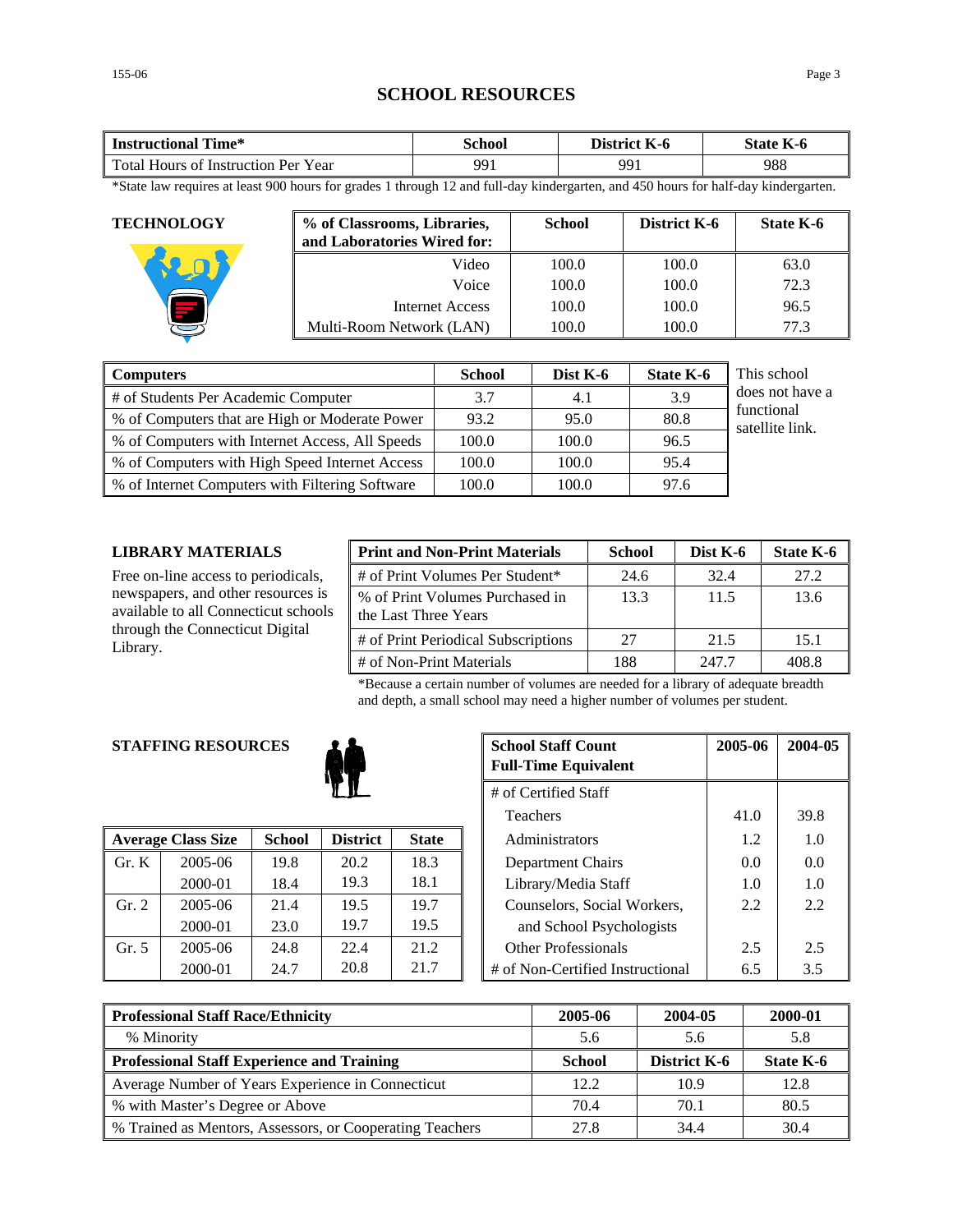| <b>Selected Subject Areas, Grade 5</b> | <b>Estimated Hours of Instruction Per Year</b> | Computer/       |              |                                       |
|----------------------------------------|------------------------------------------------|-----------------|--------------|---------------------------------------|
|                                        | <b>School</b>                                  | <b>District</b> | <b>State</b> | <b>Technology</b><br><b>Supported</b> |
| Art                                    | 36                                             | 36              | 32           | N <sub>0</sub>                        |
| <b>Computer Education</b>              | $\Omega$                                       | 2               | 17           | N/A                                   |
| English Language Arts*                 | 427                                            | 420             | 425          | No                                    |
| Family and Consumer Science            | $\Omega$                                       | $\Omega$        |              | N/A                                   |
| Health*                                | 31                                             | 30              | 23           | No                                    |
| Library Media Skills*                  | 18                                             | 18              | 19           | N <sub>0</sub>                        |
| Mathematics*                           | 202                                            | 200             | 192          | No                                    |
| Music                                  | 36                                             | 36              | 34           | N <sub>0</sub>                        |
| Physical Education                     | 54                                             | 54              | 41           | No                                    |
| Science*                               | 76                                             | 79              | 96           | N <sub>0</sub>                        |
| Social Studies*                        | 75                                             | 73              | 96           | No                                    |
| <b>Technology Education</b>            | $\Omega$                                       | $\overline{0}$  |              | N/A                                   |
| World Languages*                       | 36                                             | 41              | 11           | N <sub>0</sub>                        |

## **SCHOOL PROCESSES**

\*Interdisciplinary Approach

## **World Language**

Formal instruction (at least 1 hour per week) in a world language starts in grade 4 in this school. In Connecticut, 13.4% of K-6 schools have started world language instruction at this grade or earlier.

| Types of Remedial Instructional Services<br><b>Provided to Students Lacking Basic Skills</b> | Available in<br><b>Mathematics</b> | Available in<br><b>Language Arts</b> |
|----------------------------------------------------------------------------------------------|------------------------------------|--------------------------------------|
| Pull-Out Instruction                                                                         | No                                 | Yes                                  |
| In-Class Tutorial                                                                            | N <sub>0</sub>                     | Yes                                  |
| After School Program                                                                         | N <sub>0</sub>                     | No                                   |
| Summer School (2005)                                                                         | Yes                                | Yes                                  |
| Other                                                                                        | No                                 | No                                   |



### **Interactive Distance Learning**

This school does not utilize interactive distance learning. Interactive distance learning ranges from on-line courses with student-instructor interaction via the internet to live classroom interaction through two-way audio and video transmissions.

| <b>Student and Teacher Statistics</b>                                                    | <b>School</b> | <b>District K-6</b> | State K-6 |
|------------------------------------------------------------------------------------------|---------------|---------------------|-----------|
| % of Students Retained in Grade after 2004-05 School Year                                | 0.0           | 0.3                 | 1.7       |
| Teacher Attendance, 2004-05: Average # of Days Absent Due<br>to Illness or Personal Time | 6.0           | 6.7                 | 8.4       |
| % Certified Staff Assigned to Same School the Previous Year                              | 85.2          | 80.1                | 84.5      |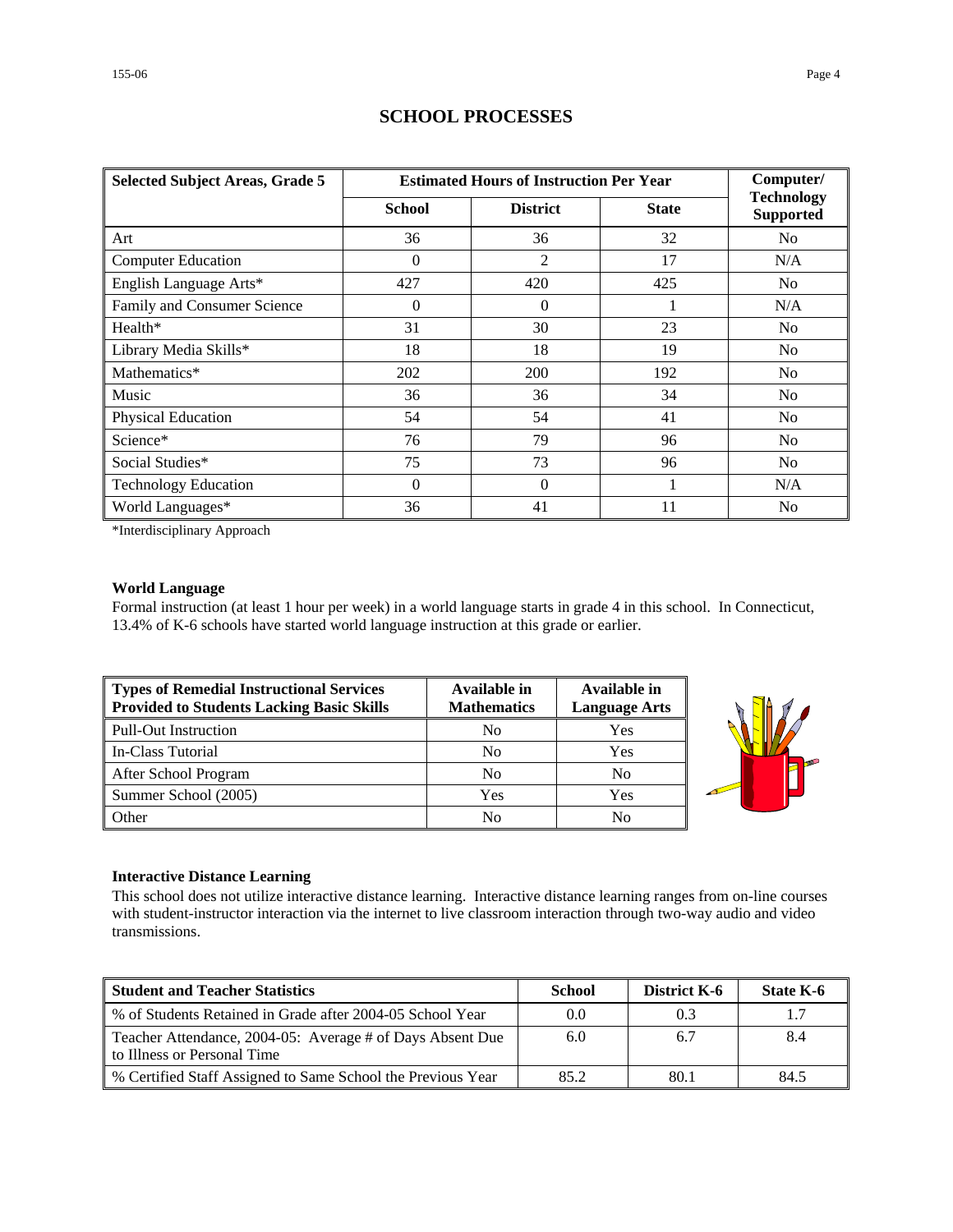### **STUDENT PERFORMANCE**

**Connecticut Mastery Test, Fourth Generation, % Meeting State Goal:** The state goal was established with the advice and assistance of a cross section of Connecticut educators. The Goal level is more demanding than the state Proficient level, but not as high as the Advanced level, reported in the No Child Left Behind Report Cards.

| <b>Connecticut Mastery Test</b> |                    | <b>School</b> | <b>District</b> | <b>State</b> | <b>Of All Schools in State</b> |           |
|---------------------------------|--------------------|---------------|-----------------|--------------|--------------------------------|-----------|
| % Meeting State Goal in:        |                    |               |                 |              | Lowest $%$                     | Highest % |
| Grade 3                         | Reading            | 59.5          | 60.5            | 54.4         | 2.0                            | 94.3      |
|                                 | Writing            | 64.1          | 68.4            | 61.0         | 2.4                            | 100.0     |
|                                 | <b>Mathematics</b> | 60.8          | 66.8            | 56.3         | 4.1                            | 100.0     |
| Grade 4                         | Reading            | 73.1          | 71.5            | 57.8         | 2.8                            | 96.4      |
|                                 | Writing            | 59.0          | 68.6            | 62.8         | 2.8                            | 96.1      |
|                                 | Mathematics        | 66.7          | 68.9            | 58.8         | 3.4                            | 96.4      |
| Grade 5                         | Reading            | 77.2          | 75.9            | 60.9         | 0.0                            | 97.1      |
|                                 | Writing            | 75.2          | 76.1            | 65.0         | 5.6                            | 98.3      |
|                                 | <b>Mathematics</b> | 63.4          | 73.2            | 60.7         | 0.0                            | 100.0     |
| Grade 6                         | Reading            | N/A           | N/A             | N/A          | N/A                            | N/A       |
|                                 | Writing            | N/A           | N/A             | N/A          | N/A                            | N/A       |
|                                 | <b>Mathematics</b> | N/A           | N/A             | N/A          | N/A                            | N/A       |



The figures above were calculated differently than those reported in the No Child Left Behind (NCLB) Report Cards. Unlike NCLB figures, these results reflect the performance of students with scoreable tests who were enrolled in the district at the time of testing, regardless of the length of time they were enrolled in the district.

| <b>Physical Fitness</b> |         | <b>School</b> | <b>District</b> | <b>State</b> |
|-------------------------|---------|---------------|-----------------|--------------|
| % Passing All 4 Tests   |         |               |                 |              |
|                         | Grade 4 | 59.0          | 37.3            | 33.6         |
|                         | Grade 6 | N/A           | N/A             | N/A          |

| ness<br>.11 4 Tests | School | <b>District</b> | <b>State</b> | <b>Student Attendance</b> | <b>School</b> | <b>District</b><br>K-6 | <b>State</b><br>K-6 |
|---------------------|--------|-----------------|--------------|---------------------------|---------------|------------------------|---------------------|
| Grade 4             | 59.0   | 37.3            | 33.6         | % on October 1, 2005      | 98.2          | 98.0                   | 96.5                |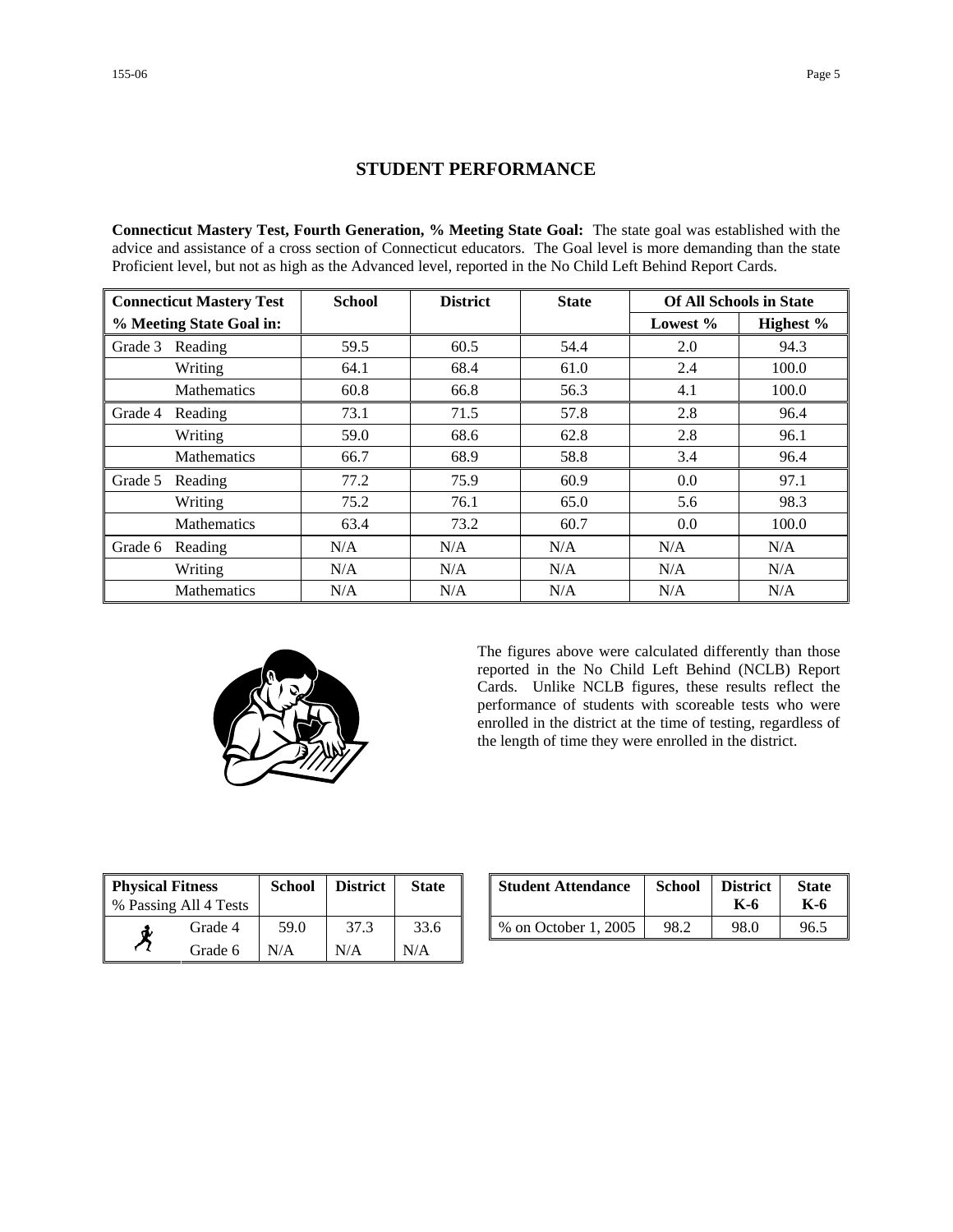### **EVIDENCE OF SUSTAINED IMPROVEMENTS IN STUDENT ACCOMPLISHMENTS**

Below is a summary, submitted by this school, of the major trends in student performance and accomplishments that indicate sustained improvement over time. Also, areas of need are identified and plans to address these needs are presented.

#### *Student Performance*

At Duffy we continue to track our Annual Yearly Progress. In 2005-06 our participation increased to 100% including all special education students. Duffy student achieved 89% proficiency in math and 88% in reading and we met our target in writing. These scores reflected a slight decline in the achievement levels of the previous year. Duffy staff will be working to move the students who scored at the proficient level (about 20%) to the goal level. *Student Accomplishments*

The Student Council, which enjoys active participation from students in grades 3-5, took part in significant community service projects this year. Notably, they raised almost \$8,000 for the Leukemia Lymphoma Society and were recognized as the second largest contributor in the state. Third graders donated coats to the Rosebud Indian Reservation while fifth graders sponsored a drive to support our troops in Iraq. Duffy students continued to host an awesome student-led Character Assembly this year. There were more than 80 students who participated in the American Sign Language Club before school and performed on two occasions. The student body also donated tree benches for the courtyard in front of the new Library Media Center.

#### *Areas of Need and Plans for Improvement*

Our school is part of a district-wide plan to align instruction and assessment with both National and State Standards. Our goal is to differentiate instruction so that our students will achieve to their maximum potential. We are also working on developing conceptual math at all levels. We will implement the Trailblazer Math Program in grade five this year. Teachers will also focus on increasing students' working knowledge of technology as they integrate technology into our curriculum. One third of the staff is equipped with interactive white boards. We hope to increase that to one-half next year. We will continue to integrate our town wide special education program for the severely learning disabled students with our regular education program.

#### **SUPPLEMENTAL SCHOOL INFORMATION**

The space below was optionally used by this school to describe aspects of the school not presented elsewhere in the profile. For instance, character education or programs designed to improve school climate may be described.

Duffy's unique population is comprised of a combination of four neighborhoods: the students of the community surrounding the school, the students in the district's Special Education Program, the Project Choice students from Hartford and the students in the neighborhood referred to as Stevens Street, who live far enough away to be bussed to the school. The school is ethnically and racially diverse with a student population that is 89% White, 4% Hispanic, 4% Black, 3% Asian, and less than 1% Native American. This mix of students and families from the different neighborhoods makes Duffy distinctive and provides opportunities for children to learn valuable lessons in respect, consideration, and appreciation of differences.

Our Gifted and Talented Program called QUEST, works with approximately 4% of the student population to enrich their curriculum with independent projects. Duffy has an Early Intervention Program that supports reading readiness in grade one. The Early Intervention teacher works one-on-one with students in need, as well as small groups of first grade students. Additionally, Duffy supports a Reading Lab Program serving students in grades two through five, who need assistance in reading.

As a result of the Site Based Planning, an Enrichment Committee was formed to reinforce the curriculum, providing enrichment to all students. Each year, students are exposed to the Star Lab with grade level appropriate curriculum. Site Based Planning is also responsible for the focus on Technology, Character Education and the emphasis on the importance of excellent communication. Duffy will open a new Library Media Center (LMC) with an enhanced computer lab to accommodate our largest classes. This will become a center where students, staff and community can come together to learn and grow and enhance relationships with one another.

Strategic School Profiles may be viewed on the internet at www.state.ct.us/sde. A more detailed, searchable SSP database, data tables, and additional CT education facts are also available at this site. For the school/district website, see **www.whps.org/school/duffy/index.htm**